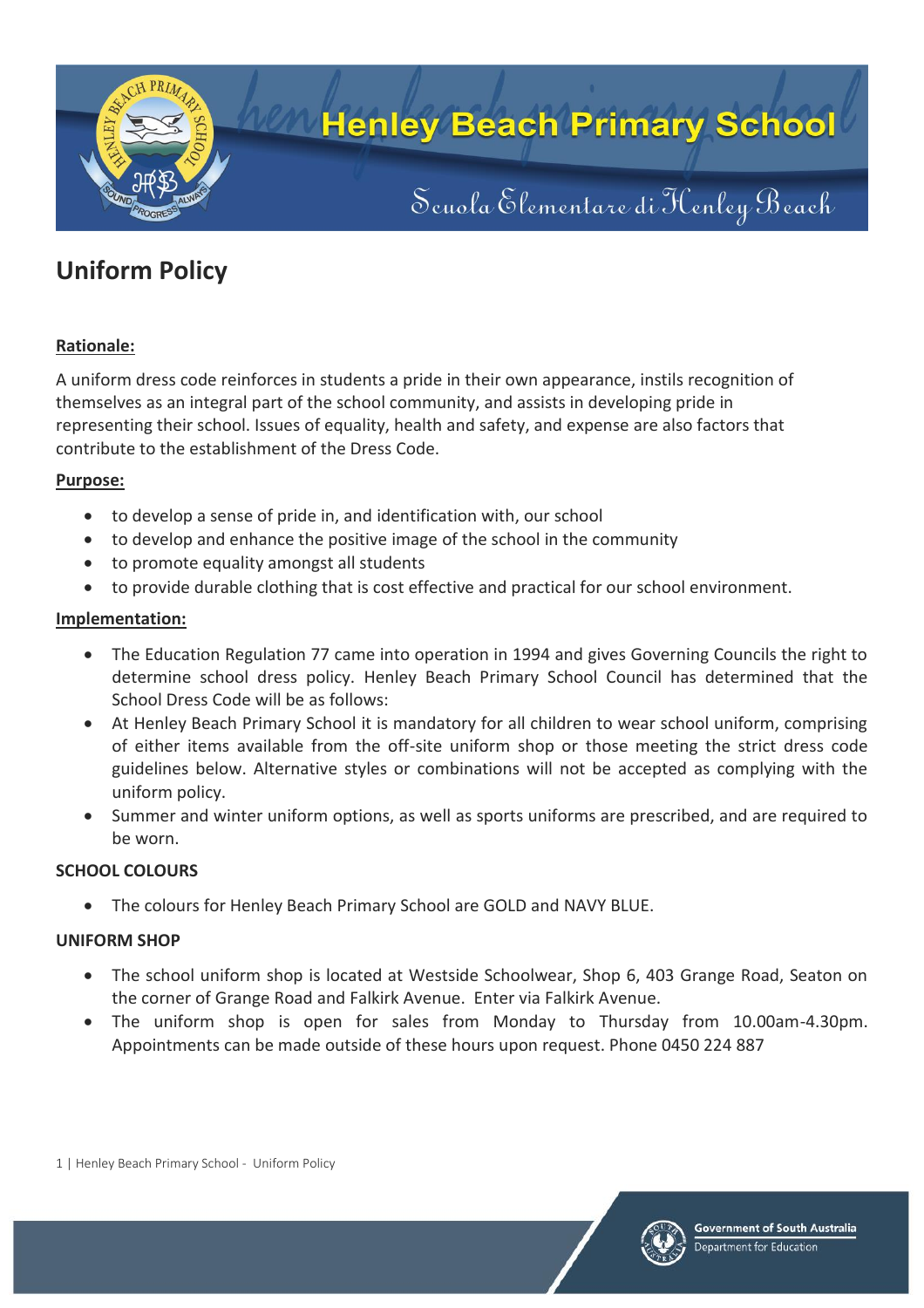#### **HATS (from Sun Smart Policy)**

- Children are required to wear school approved broad brim hats for all outside activities from the beginning of September to the end of May.
- Children may choose to wear their school hat during the months of June to August (inclusive).
- Children who do not have suitable head wear will remain in the designated shade area during the play period.

#### **SHOES**

 Shoes which provide adequate foot protection / ankle support and are suitable for daily physical activities.

#### **OPTIONAL WINTER WARMERS**

 Jackets or rain protectors, beanies, scarves and cold weather jackets in uniform colours (navy blue), may be worn to and from school in the winter months and must be removed once the child has entered the school/classroom area.

#### **SPORTS**

- Children representing the school in sports teams are required to wear the school team sporting attire when participating. School sports tops can be bought from the school only.
- The Sun Smart Hat policy applies to sports teams during the period from the beginning of September to the end of May.
- SAPSASA State / National team commemorative tops may only be worn by students for 1 week (5 days) following competition.
- SAPSASA Friday Sport
	- o Girls/Boys Soccer, Girls/Boys Softball
		- Navy skorts or navy sports shorts
		- School polo shirt
	- o Boys Netball
		- Navy shorts
		- School polo shirt
	- o Girls Netball
		- Navy skorts or navy sports shorts
		- School polo shirt
	- o Other SAPSASA events eg. Cross Country, Interschool Athletics
		- Navy shorts, skorts
		- School polo shirt
		- **Fileecy jacket to go over the top when cold**
- Out of School Hours Sport
	- o Cricket, Soccer, Football, Basketball
	- $\circ$  Uniform varies from team to team and will be negotiated with the appropriate representative/coach.